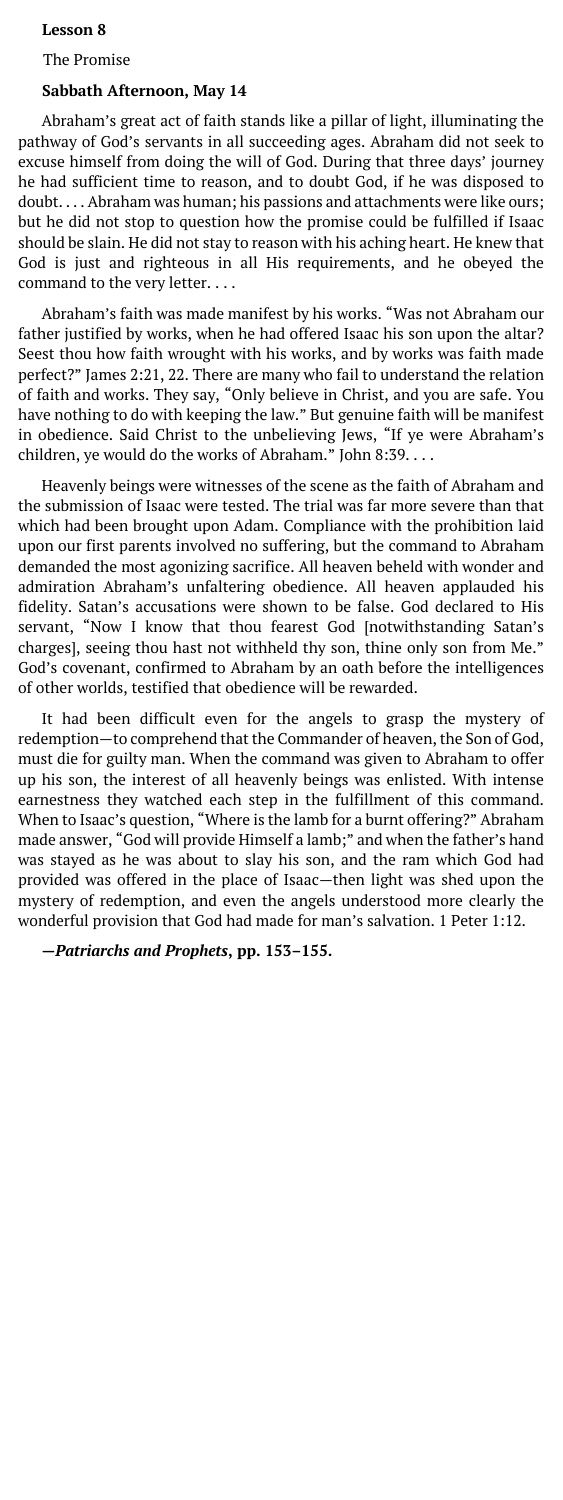# **Sunday, May 15: Mount Moriah**

God had called Abraham to be the father of the faithful, and his life was to stand as an example of faith to succeeding generations. But his faith had not been perfect. He had shown distrust of God in concealing the fact that Sarah was his wife, and again in his marriage with Hagar. That he might reach the highest standard, God subjected him to another test, the closest which man was ever called to endure. In a vision of the night he was directed to repair to the land of Moriah, and there offer up his son as a burnt offering upon a mountain that should be shown him.

At the time of receiving this command, Abraham had reached the age of a hundred and twenty years. He was regarded as an old man, even in his generation. In his earlier years he had been strong to endure hardship and to brave danger, but now the ardor of his youth had passed away. One in the vigor of manhood may with courage meet difficulties and afflictions that would cause his heart to fail later in life, when his feet are faltering toward the grave. But God had reserved His last, most trying test for Abraham until the burden of years was heavy upon him, and he longed for rest from anxiety and toil.

# **—***Patriarchs and Prophets***, p. 147.**

When sin has deadened the moral perceptions, the wrong-doer does not discern the defects of his character nor realize the enormity of the evil he has committed; and unless he yields to the convicting power of the Holy Spirit he remains in partial blindness to his sin. His confessions are not sincere and in earnest. . . .

The humble and broken heart, subdued by genuine repentance, will appreciate something of the love of God and the cost of Calvary; and as a son confesses to a loving father, so will the truly penitent bring all his sins before God.

# **—***Testimonies for the Church***, vol. 5, p. 641.**

The finite minds of men are inadequate fully to comprehend the plans and purposes of the Infinite One. We can never by searching find out God. We must not attempt to lift with presumptuous hand the curtain behind which He veils His majesty. The apostle exclaims: "How unsearchable are His judgments, and His ways past finding out!" Romans 11:33. We can so far comprehend His dealings with us, and the motives by which He is actuated, that we may discern boundless love and mercy united to infinite power. Our Father in heaven orders everything in wisdom and righteousness, and we are not to be dissatisfied and distrustful, but to bow in reverent submission. He will reveal to us as much of His purposes as it is for our good to know, and beyond that we must trust the Hand that is omnipotent, the Heart that is full of love.

**—***The Great Controversy***, p. 527.**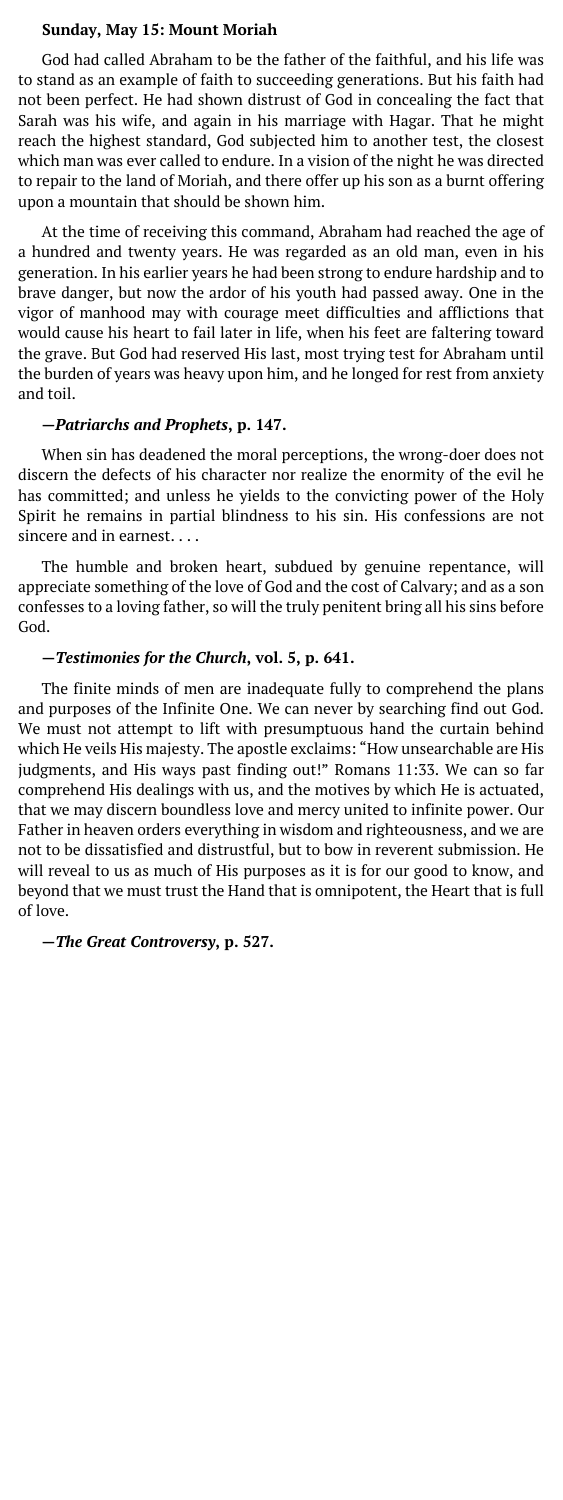#### **Monday, May 16: God Will Provide**

That day—the longest that Abraham had ever experienced—dragged slowly to its close. While his son and the young men were sleeping, he spent the night in prayer, still hoping that some heavenly messenger might come to say that the trial was enough, that the youth might return unharmed to his mother. But no relief came to his tortured soul. . . . Satan was near to whisper doubts and unbelief, but Abraham resisted his suggestions. . . .

Even now he did not murmur against God, but strengthened his soul by dwelling upon the evidences of the Lord's goodness and faithfulness. This son had been unexpectedly given; and had not He who bestowed the precious gift a right to recall His own? Then faith repeated the promise, "In Isaac shall thy seed be called"—a seed numberless as the grains of sand upon the shore. Isaac was the child of a miracle, and could not the power that gave him life restore it? Looking beyond that which was seen, Abraham grasped the divine word, "accounting that God was able to raise him up, even from the dead." Hebrews 11:19.

. . . With trembling voice, Abraham unfolded to his son the divine message. It was with terror and amazement that Isaac learned his fate, but he offered no resistance. He could have escaped his doom, had he chosen to do so; the grief-stricken old man, exhausted with the struggle of those three terrible days, could not have opposed the will of the vigorous youth. But Isaac had been trained from childhood to ready, trusting obedience, and as the purpose of God was opened before him, he yielded a willing submission. He was a sharer in Abraham's faith, and he felt that he was honored in being called to give his life as an offering to God. He tenderly seeks to lighten the father's grief, and encourages his nerveless hands to bind the cords that confine him to the altar. . . .

Then Abraham saw "a ram caught in a thicket," and quickly bringing the new victim, he offered it "in the stead of his son." In his joy and gratitude Abraham gave a new name to the sacred spot—"Jehovah-jireh," "the Lord will provide."

It was to impress Abraham's mind with the reality of the gospel, as well as to test his faith, that God commanded him to slay his son. . . . No other test could have caused Abraham such torture of soul as did the offering of his son. God gave His Son to a death of agony and shame. The angels who witnessed the humiliation and soul anguish of the Son of God were not permitted to interpose, as in the case of Isaac. There was no voice to cry, "It is enough." To save the fallen race, the King of glory yielded up His life. What stronger proof can be given of the infinite compassion and love of God?

**—***Patriarchs and Prophets***, pp. 151–154.**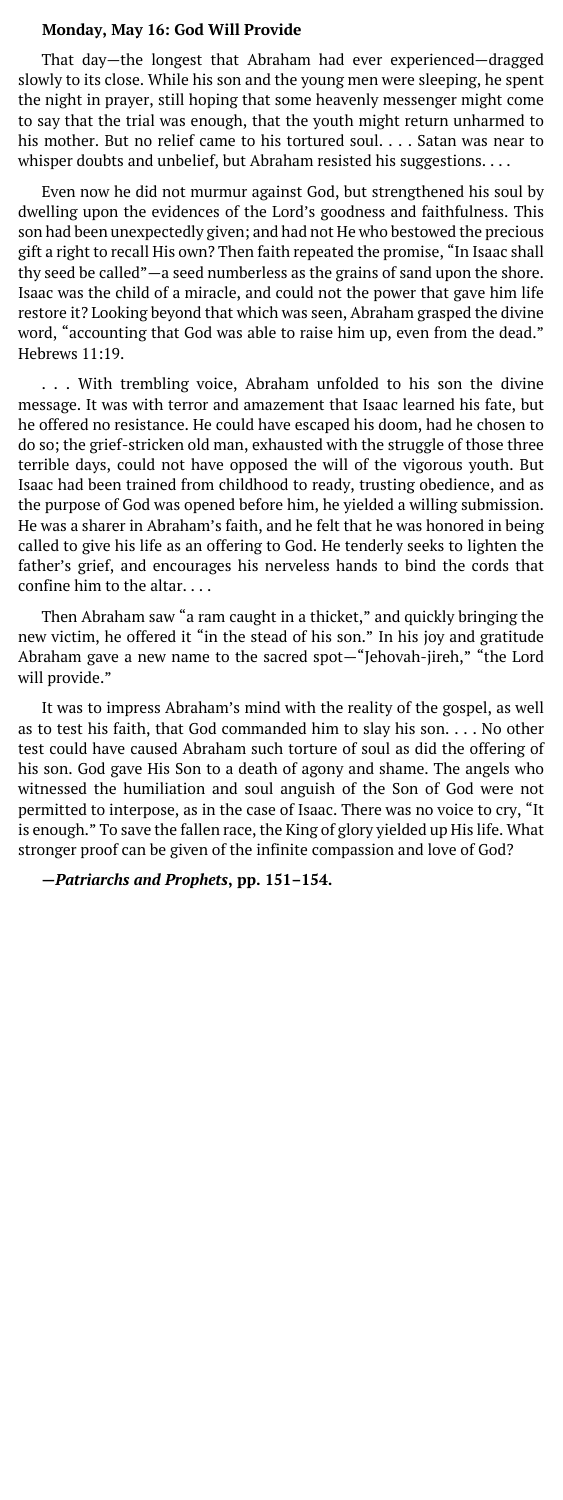#### **Tuesday, May 17: The Death of Sarah**

Sarah was the first and only true wife of Abraham. She was entitled to rights, as a wife and mother, which no other could have in the family. She reverenced her husband, calling him lord; but she was jealous lest his affections should be divided with Hagar. God did not rebuke Sarah for the course she pursued. Abraham was reproved by the angels for distrusting God's power, which had led him to take Hagar as his wife, and to think that through her the promise would be fulfilled. . . .

Abraham . . . did not reveal the true nature of his journey to Sarah, knowing that her affection for Isaac would lead her to distrust God, and withhold her son. Abraham did not suffer paternal feelings to control him, and lead him to rebel against God. The command of God was calculated to stir the depths of his soul. "Take now thy son." Then as though to probe the heart a little deeper, he adds, "thine only son whom thou lovest." That is, the only son of promise, "and offer him as a burnt-offering."

#### **—***Spiritual Gifts***, vol. 3, pp. 104–106.**

The heritage that God has promised to His people is not in this world. Abraham had no possession in the earth, "no, not so much as to set his foot on." Acts 7:5. He possessed great substance, and he used it to the glory of God and the good of his fellow men; but he did not look upon this world as his home. The Lord had called him to leave his idolatrous countrymen, with the promise of the land of Canaan as an everlasting possession; yet neither he nor his son nor his son's son received it. When Abraham desired a burial place for his dead, he had to buy it of the Canaanites. His sole possession in the Land of Promise was that rock-hewn tomb in the cave of Machpelah.

#### **—***Patriarchs and Prophets***, p. 169.**

My sickness has taught me my own weakness, and my Saviour's patience and love, and His power to save. . . . He sees our weakness, He knows how we lack faith and courage; yet He does not cast us off. He is pitiful and of tender compassion toward us.

I may fall at my post before the Lord shall come; but when all that are in their graves shall come forth, I shall, if faithful, see Jesus, and be made like Him. Oh, what joy unspeakable, to see Him whom we love,—to see Him in His glory who so loved us that He gave Himself for us,—to behold those hands once pierced for our redemption, stretched out to us in blessing and welcome! What will it matter though we toil and suffer here, if we may only attain to the resurrection of life! We will patiently wait till our time of trial ends, and then we shall raise the glad shout of victory."

#### **—***Life Sketches***, p. 266.**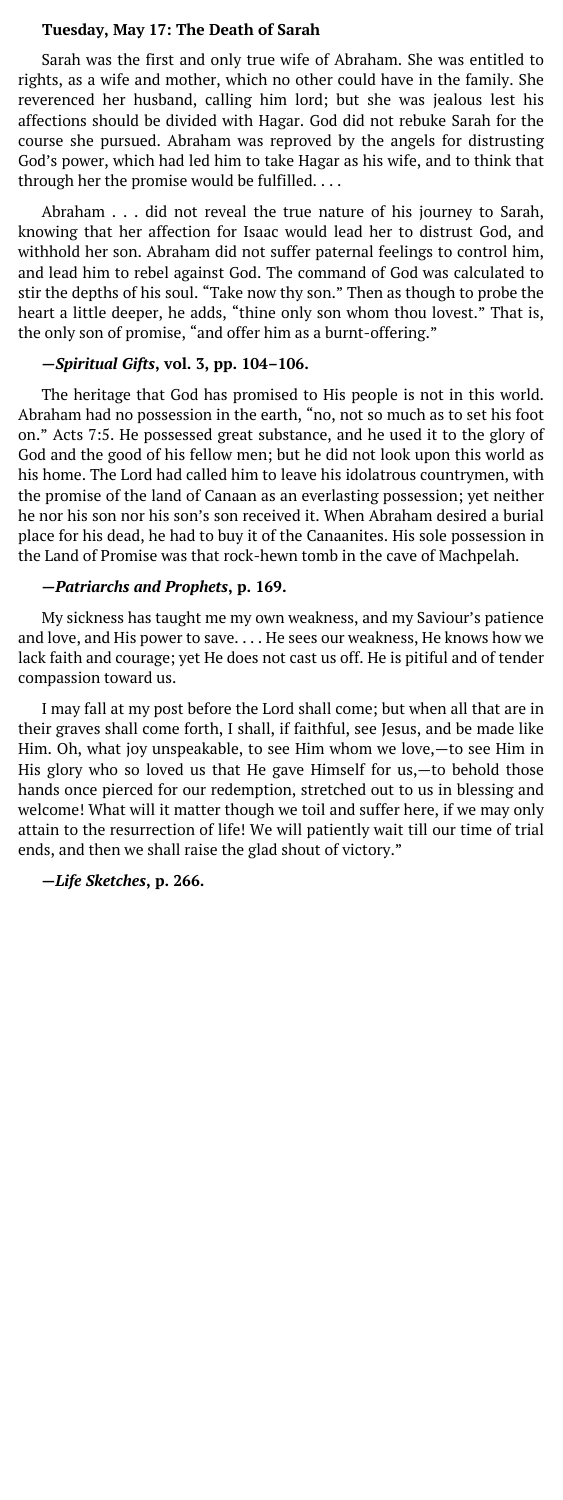## **Wednesday, May 18: A Wife for Isaac**

Abraham had become an old man, and expected soon to die; yet one act remained for him to do in securing the fulfillment of the promise to his posterity. Isaac was the one divinely appointed to succeed him as the keeper of the law of God and the father of the chosen people, but he was yet unmarried. The inhabitants of Canaan were given to idolatry, and God had forbidden intermarriage between His people and them, knowing that such marriages would lead to apostasy. The patriarch feared the effect of the corrupting influences surrounding his son. Abraham's habitual faith in God and submission to His will were reflected in the character of Isaac; but the young man's affections were strong, and he was gentle and yielding in disposition. If united with one who did not fear God, he would be in danger of sacrificing principle for the sake of harmony. In the mind of Abraham the choice of a wife for his son was a matter of grave importance; he was anxious to have him marry one who would not lead him from God.

# **—***Patriarchs and Prophets***, p. 171.**

"And Isaac went out to meditate in the field at the eventide: and he lifted up his eyes, and saw, and, behold, the camels were coming. And Rebekah lifted up her eyes, and when she saw Isaac, she lighted off the camel. For she had said unto the servant, What man is that that walketh in the field to meet us? And the servant had said, It is my master: therefore she took a veil, and covered herself. And the servant told Isaac all things that he had done. And Isaac brought her into his mother Sarah's tent, and took Rebekah, and she became his wife; and he loved her: and Isaac was comforted after his mother's death."

#### **—***Patriarchs and Prophets***, p. 173.**

One victory it is positively essential . . . to gain, [is] the victory over the stubborn will. In this struggle you can conquer only by the aid of Christ. You may struggle hard and long to subdue self, but you will fail unless you receive strength from on high. By the grace of Christ you can gain the victory over self and selfishness. As you live His life, showing self-sacrifice at every step, constantly revealing a stronger sympathy for those in need of help, you will gain victory after victory. Day by day you will learn better how to conquer self and how to strengthen your weak points of character. The Lord Jesus will be your light, your strength, your crown of rejoicing, because you yield your will to His will.

Men and women may reach God's ideal for them if they will take Christ as their Helper. Make an unreserved surrender to God. To know that you are striving for eternal life will strengthen and comfort you. Christ can give you power to overcome. By His help you can utterly destroy the root of selfishness.

**—***Testimonies for the Church***, vol. 7, p. 49.**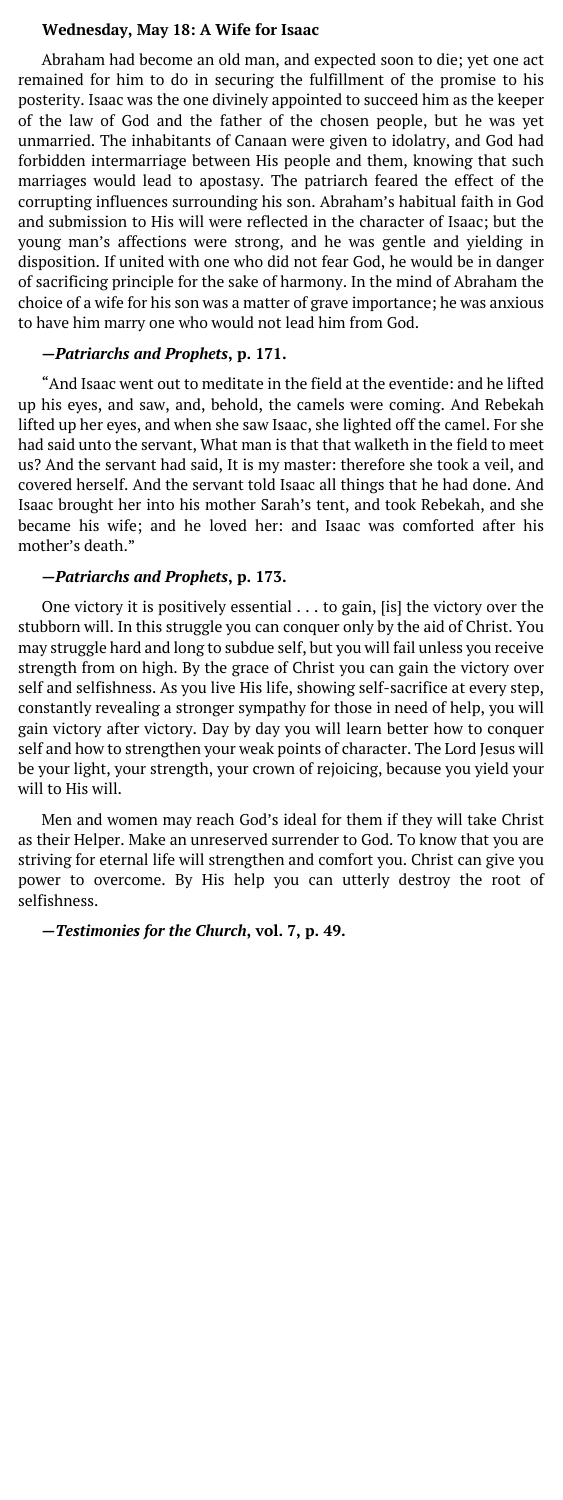#### **Thursday, May 19: A Wife for Abraham**

Abraham had marked the result of the intermarriage of those who feared God and those who feared Him not, from the days of Cain to his own time. The consequences of his own marriage with Hagar, and of the marriage connections of Ishmael and Lot, were before him. The lack of faith on the part of Abraham and Sarah had resulted in the birth of Ishmael, the mingling of the righteous seed with the ungodly. The father's influence upon his son was counteracted by that of the mother's idolatrous kindred and by Ishmael's connection with heathen wives. The jealousy of Hagar, and of the wives whom she chose for Ishmael, surrounded his family with a barrier that Abraham endeavored in vain to overcome.

Abraham's early teachings had not been without effect upon Ishmael, but the influence of his wives resulted in establishing idolatry in his family. Separated from his father, and embittered by the strife and contention of a home destitute of the love and fear of God, Ishmael was driven to choose the wild, marauding life of the desert chief, "his hand" "against every man, and every man's hand against him." Genesis 16:12. In his latter days he repented of his evil ways and returned to his father's God, but the stamp of character given to his posterity remained. The powerful nation descended from him were a turbulent, heathen people, who were ever an annoyance and affliction to the descendants of Isaac.

# **—***Patriarchs and Prophets***, pp. 173, 174.**

As the Bible presents two laws, one changeless and eternal, the other provisional and temporary, so there are two covenants. The covenant of grace was first made with man in Eden, when after the Fall there was given a divine promise that the seed of the woman should bruise the serpent's head. To all men this covenant offered pardon and the assisting grace of God for future obedience through faith in Christ. It also promised them eternal life on condition of fidelity to God's law. Thus the patriarchs received the hope of salvation.

This same covenant was renewed to Abraham in the promise, "In thy seed shall all the nations of the earth be blessed." Genesis 22:18. This promise pointed to Christ. So Abraham understood it (see Galatians 3:8, 16), and he trusted in Christ for the forgiveness of sins. It was this faith that was accounted unto him for righteousness.

#### **—Patriarchs and Prophets, p. 370.**

Abraham was a man favored of God. The Lord said: "I know him, that he will command his children and his household after him, and they shall keep the way of the Lord, to do justice and judgment." Abraham was honored of God because he cultivated home religion and caused the fear of the Lord to pervade his whole household. It is God who says: "I know him, that he will command"—there will be no betraying of sacred trust on his part, no yielding to anyone but God; there is a law, and Abraham will keep it; no blind affection will cloud his sense of right and interfere between God and the souls of his children; that kind of indulgence which is the veriest cruelty will not lead Abraham astray.

**—***Testimonies for the Church***, vol. 5, pp. 547, 548.**